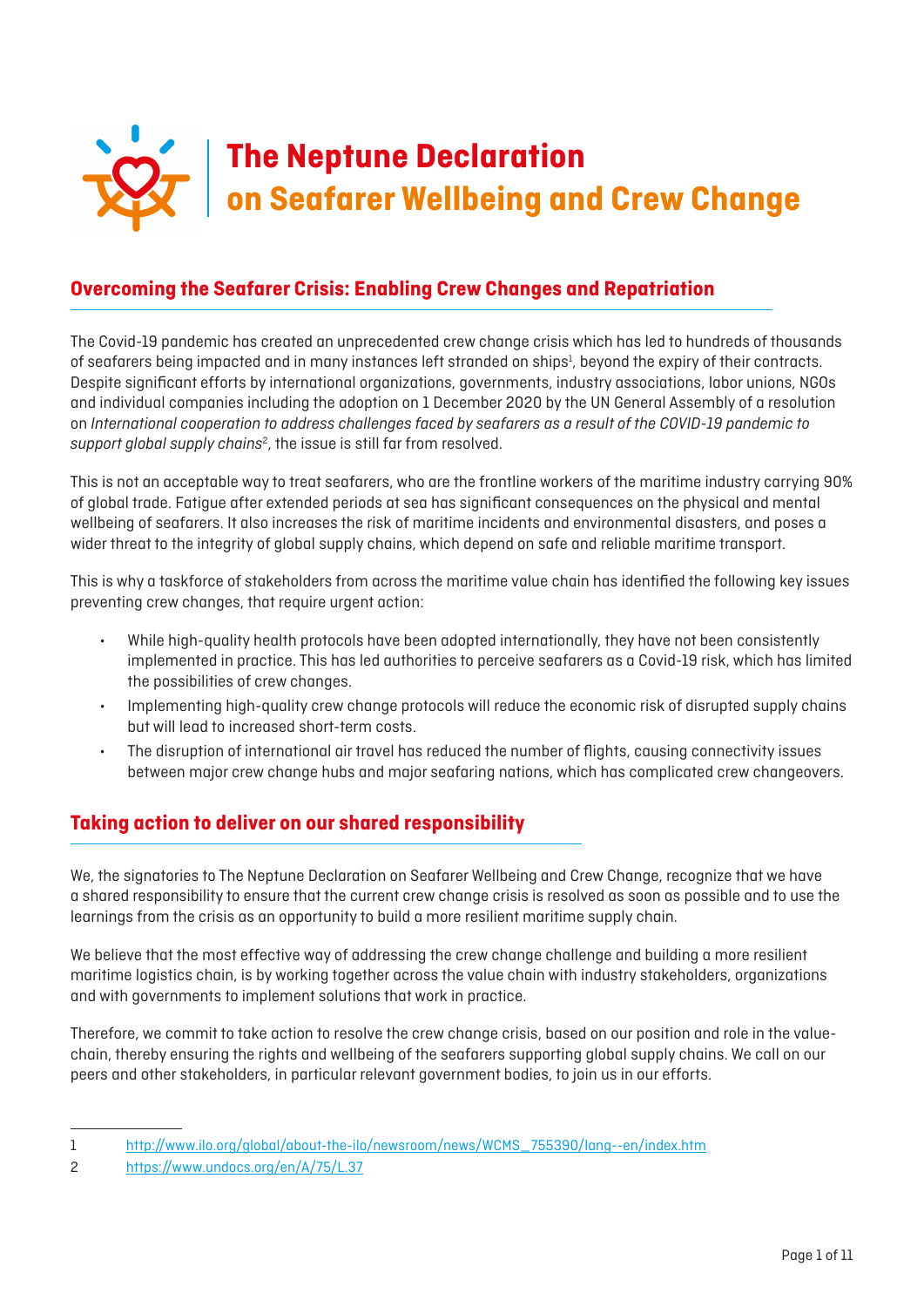To make tangible improvements, the following actions should be implemented:

#### **• Recognize seafarers as key workers and give them priority access to Covid-19 vaccines**

Seafarers should be recognized as key workers by all governments in line with the UN General Assembly resolution adopted on 1 December 2020 and the transition of seafarers across borders should be facilitated based on internationally agreed, high-quality health protocols.

Governments and other stakeholders should work together with the maritime industry to ensure that seafarers, irrespective of their nationality, get priority access to Covid-19 vaccines alongside other key workers and health care professionals in recognition of their critical role in global supply chains and trade. This should include developing protocols that ensure vaccinations are correctly certified and effectively administered to seafarers as well as establishing a standardized format for health passes that contain tamper proof information about vaccination and testing status to facilitate crew changes.

#### **• Establish and implement gold standard health protocols based on existing best practice**

The maritime industry and governments should implement *The Recommended Framework of Protocols for ensuring safe ship crew changes and travel during the Coronavirus (COVID-19) pandemic*<sup>3</sup> which has been recognized by the International Maritime Organization.

To minimize the risk of Covid-19, to build trust that crew changes can be carried out in a safe manner, and to ensure that the measures taken can be universally accepted, the implementation of the Framework of Protocols should be based on the highest practicable standards. The STAR Crew Change Protocols<sup>4</sup>, which are based on existing best practice, are thus recommended for industry-wide adoption.

#### **• Increase collaboration between ship operators and charterers to facilitate crew changes5**

Facilitating crew changes based on high-quality health protocols is a shared responsibility which will create benefits for all by minimizing the risk of Covid-19 spread on vessels, minimizing the risk of disruptions to global supply chains, while contributing to maritime safety and the wellbeing of seafarers.

Ship owners and charterers should share relevant information transparently and collaborate to ensure that necessary crew changes can be carried out with the least impact possible in terms of cost and delays. The owner should provide the charterer with as much notice as possible on intended crew changes, while the charterer should make all reasonable efforts to accommodate crew changes including when the vessel has to make a reasonable deviation.

No charter contracts should contain clauses preventing necessary crew changes from being carried out, as the aggregate effect of such clauses could be a serious obstacle to the safe operation of maritime trade and the protection of the wellbeing and rights of seafarers.

By implementing high-quality health protocols, ship owners can reduce the risk of trade disruption due to Covid-19, which also creates benefits to charterers. These benefits should be reflected in chartering decisions to create incentives for shipowners to implement high-quality health protocols and be transparent about actions taken as well as costs incurred.

### **• Ensure air connectivity between key maritime hubs for seafarers**

The aviation industry should work together with the maritime industry to ensure that airlift capacity is established between major crew changing hubs and seafaring nations.

Additionally, the aviation and maritime industries as well as governments – involving all relevant ministries and agencies – should work together to establish a universally accepted and harmonized framework of standards for the validation of trusted health data for seafarers to facilitate border crossing and ensure the long-term resilience of air connectivity.

<sup>3</sup> The reference is to the latest version of the Protocols, last updated on 22nd April 2021: [MSC.1-Circ.1636 - Industry](https://wwwcdn.imo.org/localresources/en/MediaCentre/HotTopics/Documents/MSC%201636%20protocols/MSC.1-Circ.1636%20-%20Industry%20Recommended%20Framework%20Of%20Protocols%20For%20Ensuring%20Safe%20Ship%20Crew%20Changes%20And%20Travel.pdf)  [Recommended Framework Of Protocols For Ensuring Safe Ship Crew Changes And Travel.pdf \(imo.org\)](https://wwwcdn.imo.org/localresources/en/MediaCentre/HotTopics/Documents/MSC%201636%20protocols/MSC.1-Circ.1636%20-%20Industry%20Recommended%20Framework%20Of%20Protocols%20For%20Ensuring%20Safe%20Ship%20Crew%20Changes%20And%20Travel.pdf)

<sup>4</sup> <http://www.globalmaritimeforum.org/content/2020/12/The-Neptune-Declaration-STAR-protocols.pdf>

<sup>5</sup> A group of charterers from both the wet and dry bulk sectors has outlined a set of best practices they have used to turn the Neptune Declaration recommendations into concrete action: [http://www.globalmaritimeforum.org/content/2021/05/](http://www.globalmaritimeforum.org/content/2021/05/The-Neptune-Declaration-Best-Practices-for-Charterers.pdf) [The-Neptune-Declaration-Best-Practices-for-Charterers.pdf](http://www.globalmaritimeforum.org/content/2021/05/The-Neptune-Declaration-Best-Practices-for-Charterers.pdf)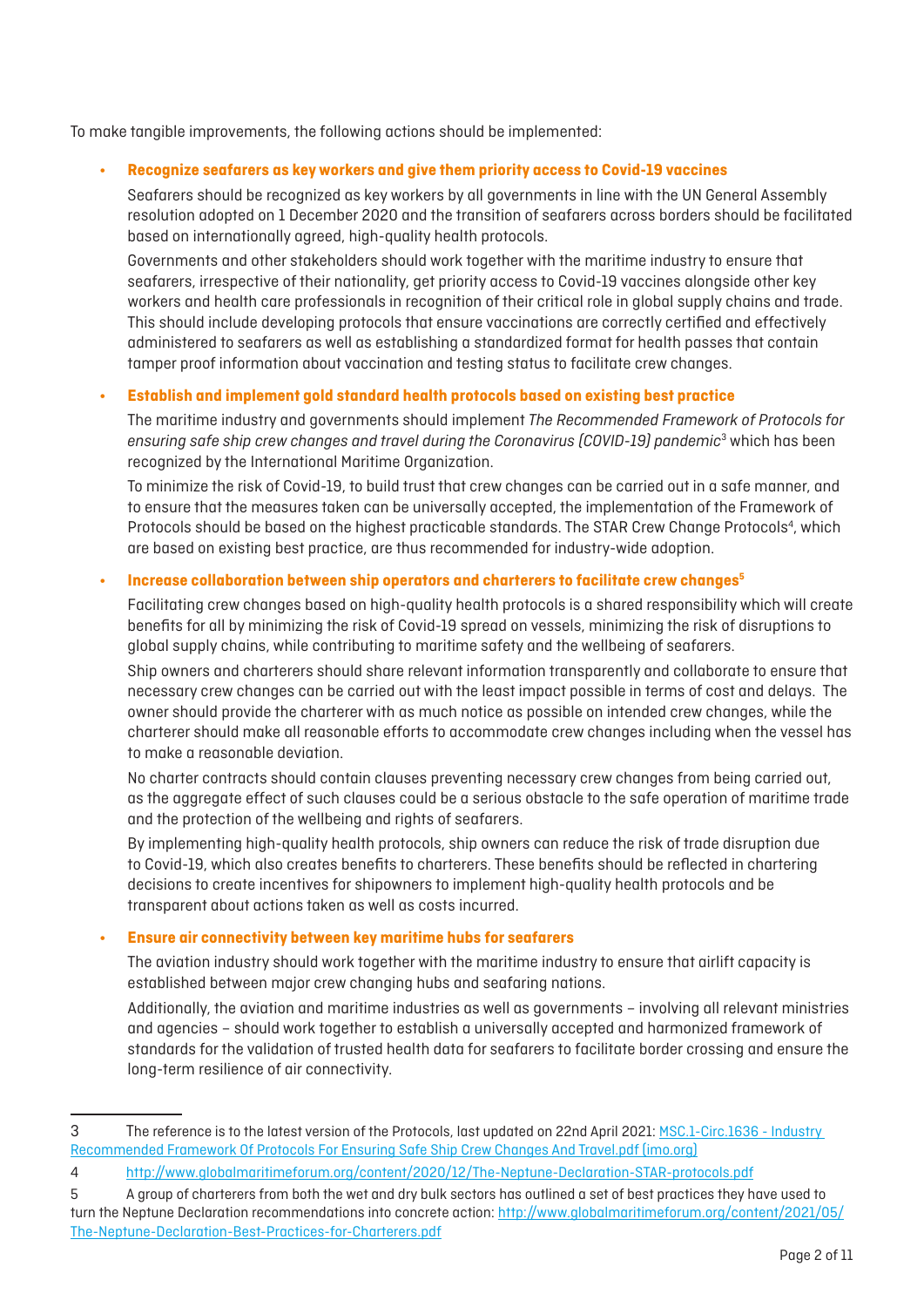2020 Bulkers 3Seas Shipping 7SHIPPING

### **A**

A. M. Nomikos Transworld Maritime Agencies A. O. Schifffahrt A. P. Møller-Mærsk A. Pérez y Cía ABC Maritime Aderco International ADNOC Logistics & Services Adriatic Crewing and Maritime Agency Advanced Polymer Coatings Advent International Africa Ports & Ships Airports Council International (ACI) World Alandia Alassia NewShips Management Alberta Shipmanagement Asahi Shipping Alfa Laval Alfa Ship & Crew Management Algeciras Bay Port Community (COMPORT) Alios Bulkers Allmode Global All-Ukrainian Association of Crewing Companies Alma Maritime Group Corporation ALP Maritime Services Altera Infrastructure Amazon Crew Services AMCF - Agents Maritimes et Consignataires de France American Express Global Business Travel American Maritime Services AMSOL - African Marine Solutions

Anchor SM (Singapore) Anglo-American Anglo-Eastern Univan Group Anker Crew Insurance Anosis Maritime Anglo International Shipping **Operations** Anthony Veder Group APeopleBusiness Apex Ship Management Apollo 1969 at Lloyd's Apollo Ship Management APORMAR Seafarers Portuguese Agency Apostleship of the Sea of the United States of America AqualisBraemar LOC Aquatrade ARCADIA SHIPMANAGEMENT Ardmore Shipping ARGELAN SHIPS SERVICE Argo Crew Armateurs de France Asahi Shipping Ashley Chartering Limited Asiatic/Atlantic Lloyd Group ASP Crew Management Group Assarmatori Associated Maritime (Hong Kong) Associated Steamship Agents Association of Canadian Port Authorities Association of German Shipmasters and Ship Officers Association of Malaysia's Maritime Professionals/IKHTISAS KELAUTAN MALAYSIA (IKMAL) Association of Marine Pilots Ireland Atlantic Ship Management Atlantska Plovidba Atlas Marine Valves

Atlas Professionals Atlas Sea Group Atlas Ship Supply ATPI Marine & Energy Auerbach Schifffahrt Australasian Institute of Marine Surveyors Australian Mariners' Welfare Society Australian Seafarers' Welfare Council AV Global Marine Avance Gas Holding AVB Ahrenkiel Vogemann Bolten Azimuth Ship Management

#### **B**

Bahri Ship Management Bao-Island Enterprises BAO-NYK Shipping BBC Chartering Belships Management (Singapore) BEMAC Corporation Ben Line Agencies Berge Bulk Bernhardt Schulte Shipmanagement BHN Shipping Group Bibby Marine **BIMCO** Black Sea Contractors Blackbird Air Charter Blue Ocean Marine and Offshore Solutions Blue Planet Shipping BMT Bodrum Mariners Association Boers Crew Services - a part of the BCS Group Borealis Maritime BOURBON **RP** Brentwood Communications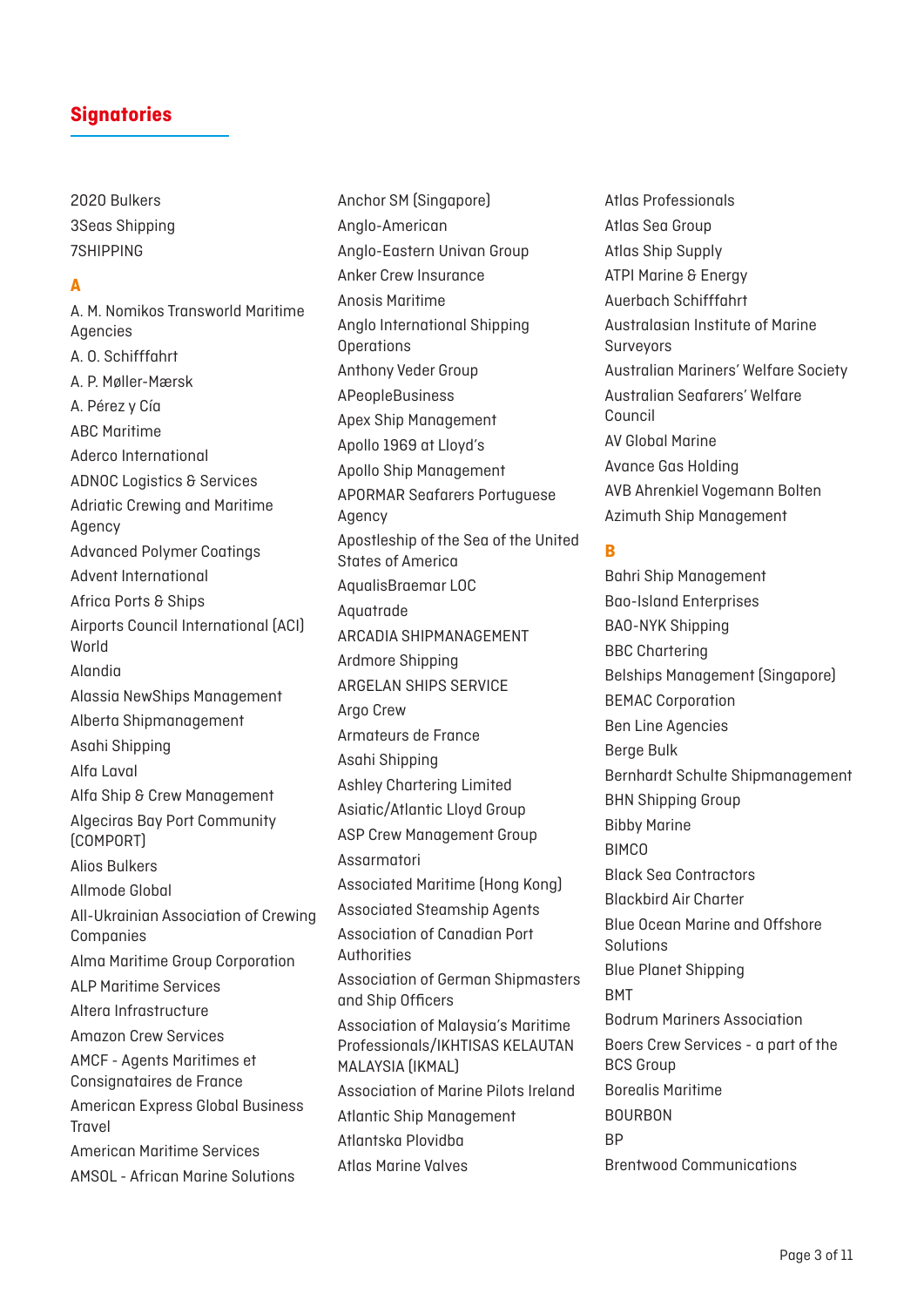Bridgefort Crew Management Briese Crew Management Briese Schiffahrts BTH Business Travel Hamburg Bureau Veritas Burmester & Vogel Burnley Marine Services BW Group BW LPG

### **C**

C Solutions Camellia Line Canarship Cape Shipping Capital - Executive Ship Management Capital Gas Ship Management Capital Ship Management Caralb Marítima Caravel Group Cardinal Maritime LImited Cargill Ocean Transportation Carisbrooke Shipping Celsius Shipping Centrum Marine Consultancy CF Sharp Crew Management Channel Bunker Services Charles Taylor Investment Management Company Chevron Shipping Company China LNG Shipping (International) China Merchants Energy Shipping (Singapore) Chios Navigation (Hellas) Chugoku Marine Paints CIS Karkont Inspection Services – **Turkey Citi** CLC Projects Cluster Maritime Français

CMA CGM Group CMAF- Comité Marseillais des Armateurs de France CNMAR Shipping Coastal Shipping Limited Coaster Ship Owners and Operators Association (KOSDER) Columbia Cruise Services Columbia Shipmanagement Compagnie Maritime Nantaise - MN Company of Master Mariner, Western Australia Branch Company of Master Mariners, New South Wales Branch Concordia Maritime Confidence Shipping Company CONFITARMA - Italian Shipowners' Association Contships Management Copenhagen Commercial Platform Corpus Christi International Seamen's Center COSCO SHIPPING Lines CoShip Cosmos Agency CPO Containerschiffreederei Cross Ocean Air & Sea Project Logistics Network Crowley Maritime Corporation Cusack & Co Cymona Shipping Management Cyprus Shipping Chamber Cyrus **D**

d'Amico Soc. di Navigazione D. Oltmann Reederei Daihatsu Diesel Daikin MR Engineering Daiwa Kisen Danaos Shipping Danica Crewing Specialists

Danz & Tietiens Schiffahrtsgruppe Dee4 Capital Partners DEFMED - D.E.U. MARITIME FACULTY ALUMNI ASSOCIATION IZMIR TURKEY Demurrage Desk Denholm Group Deutsche Seemannsmission DFDS DHT Holdings Diamond S Shipping Diana Shipping Services Djibouti Shipping Company DOF Group Döhle Seafront Crewing (Manila) Donnelly Tanker Management Dorian LPG Management Doun Kisen Drew Marine USA Dromon Bureau of Shipping dship Carriers Dufferin Maritime Dynarep Shipping Consultants

### **E**

Eagle Bulk Shipping Eagle Industry Eastern Pacific Shipping EDT Offshore Group Element Shipmanagement Elettra Elvictor Group Emarat Maritime Emirates Ship Investment Company EMS-Fehn-Group ENESEL Group ENL Services Enterprises Shipping and Trading EP Resources EPI Group Holdings Epic Gas EPSCO Group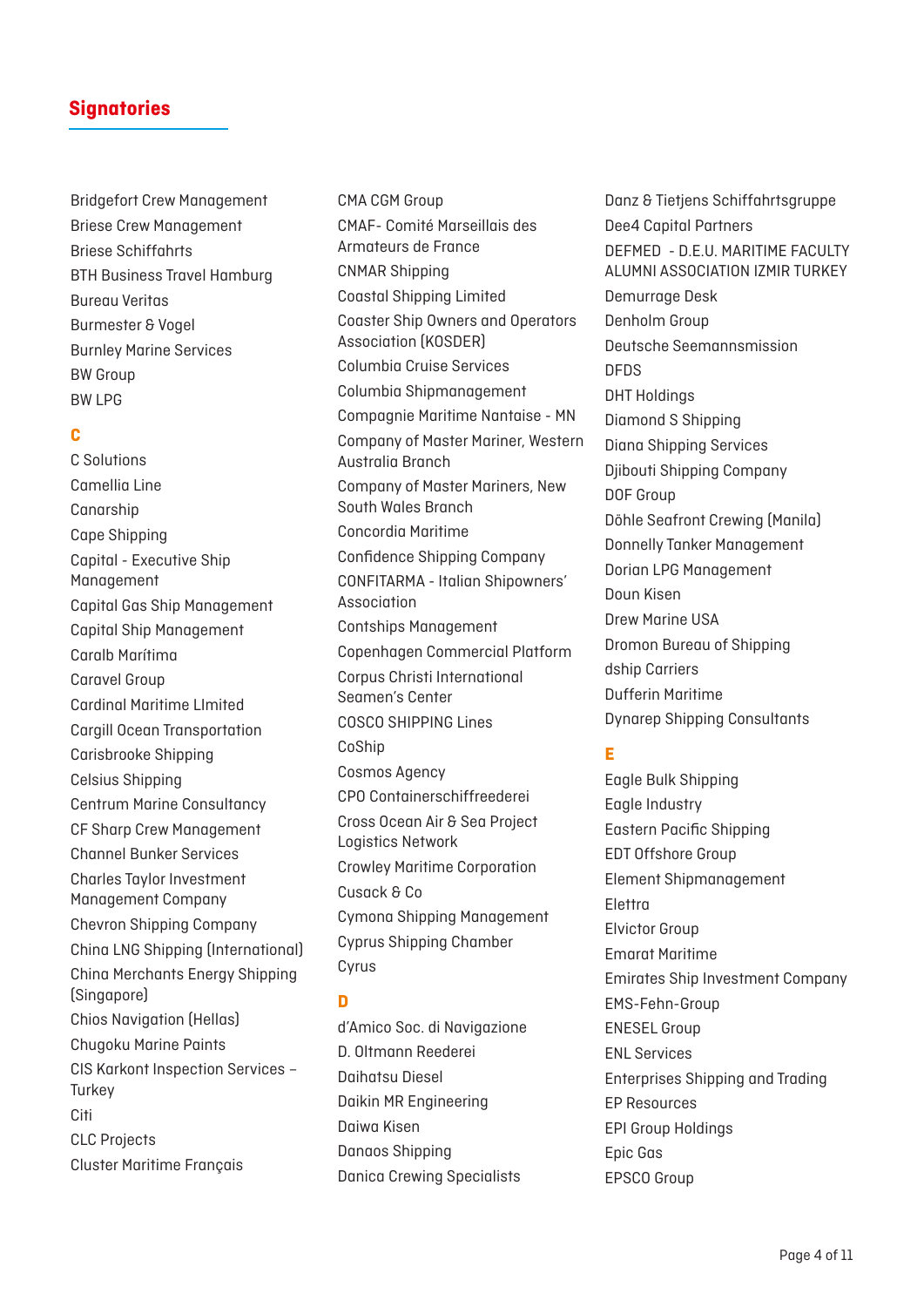Ernst Jacob Esenyel Partners - Lawyers & Consultants **ESGPlus** Esvagt Euronav European Community Shipowners' Associations Evergas Evergreen Marine Corp EveryWay Travel Excelerate Technical Management Executive Ship Management EXMAR Exporters Competitive Maritime Council

#### **F**

Federal Fleet Services F. Laeisz Fednav Fidelity International Filipino Association for Mariners' Employment (FAME) Filipino Shipowners' Association (FSA) Filistos ASCOT First Ship Lease Trust Flagship Ship Agencies Fleet Management FLEX LNG FONASBA Foreign Owners Representatives and Ship Managers Association Foremost Group Foresight Group France LNG Shipping Fratelli Cosulich Freeport Ship Services Frontline FrontM Limited

Fugro Fukujin Kisen FUKUSHIMA FURUNO ELECTRIC Future Care

#### **G**

G Travel G2 Ocean GAC GasLog Gazocean Gearbulk Norway Genco Shipping & Trading Genid Shipping & Logistics GERMAN MARINE AGENCIES German Nautical Association founded 1868 GFS Ship Management Global Marine Group Global Maritime Consultants Group Global Maritime Forum Global Maritime Group Global Seaways Golar LNG Gram Car Carriers Golden Ocean Gorrissen Federspiel Grace Management Grieg Star Grieg Maritime Group Grimaldi Group Grindrod Shipping Grupo Stier Gulf Energy Maritime (GEM) Gungen Denizcilik ve Ticaret Gunvor

### **H**

H. Vogemann Group Hachiuma Steamship Hadley Shipping Group Hafnia Pools Halkidon Shipping Corporation Halcyon Recuitment Hamanaka Chain Manufacturing Hammonia CrewCo Hammonia Reederei Hapag-Lloyd HarpainGas Harren & Partner Hartmann Dry Cargo Germany Hartmann Gas Carriers Germany Hellas Confidence Shipmanagement Hellespont Ship Management Helm Specialist Recruitment Hempel HMM Höegh Autoliners Höegh LNG Honda Heavy Industries Hong Kong Liner Shipping Association Hong Kong Shipowners Association Hong-Kong Maritime Museum Horizon Maritime Offshore Horizon Maritime Services Houston International Seafarers' Center Human Rights at Sea Humanistische Vereinigung, K. d. R., Seafarer's Social Service Oldenburg Hunterlink EAP

### **I**

Ibamari Shipbuilding ID Shipping Agency IDWAL Ignazio Messina & C. IHI Power Systems IMC Shipping INCARGO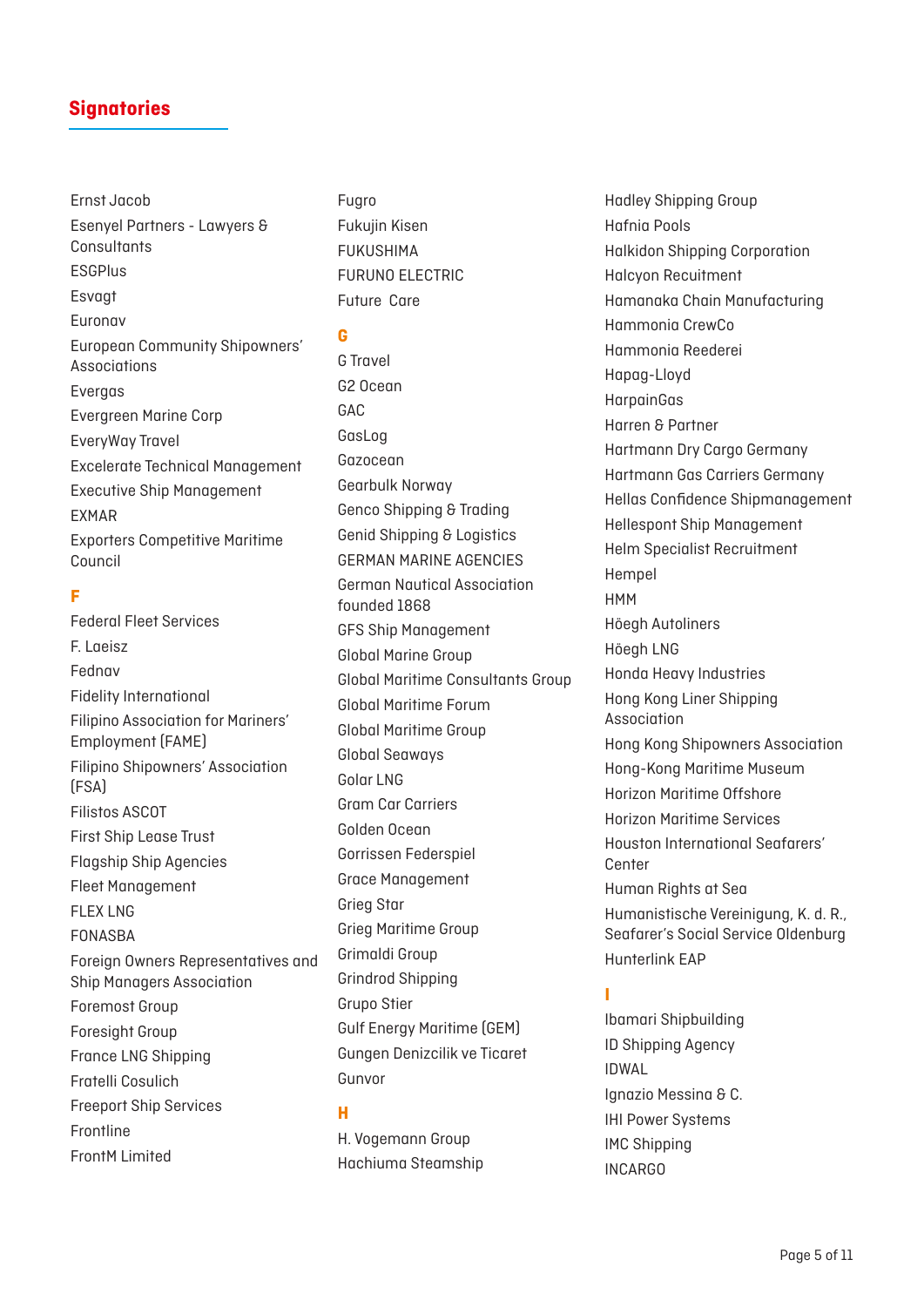#### Ince

Inchcape Shipping Services Indeets Consulting ING Inmarsat Institute of Marine Engineering, Science & Technology Indian Maritime Foundation INTERCARGO - International Association of Dry Cargo Shipowners InterManager - - International Association of Ship and Crew Managers International Association of Classification Societies (IACS) International Association of Geophysical Contractors (IAGC) International Association of Ports and Harbours International Bunker Industry Association International Chamber of Shipping International Christian Maritime Association International Congress of Maritime Museums (ICMM) International Federation of Shipmasters' Associations International Harbour Masters' Association International Life-saving Appliance Manufacturers' Association (ILAMA) International Marine Contractors Association International Marine Purchasing Association (IMPA) International Maritime Association of the Philippines (INTERMAP) International Maritime Employers'

International Parcel Tankers Association

Council

International Propeller Club of the US - Le Havre International Seafarers' Welfare and Assistance Network (ISWAN) International Seaways International Ship-Owners Alliance of Canada (ISAC) International Support Vessel Owners' Association International Transport Workers' Federation International Union of Marine Insurance (IUMI) Internavis Internship Navigation Interorient Shipmanagement Interscan Schiffahrts **INTERTANKO** Ionia Management Ionic IQrew Management (IQM) IRIS Security Irish Institute of Master Mariners IS Container ISGAM Island Navigation Corporation International Limited Island Sailors Maldives Isle of Man Maritime ISM Shipping Solutions ISSETA International Safety & Survival Equipment Technical Asscociation ITF Seafarers' Trust ITU Maritime Faculty Alumni Association (ITU Denizcilik Fakultesi Mezunları Dernegi) **J**

J&J Denholm Japan Marine United Corporation Japan Radio

JBG Shipping Agency JCJ Consulting JCRS Jebsen PTC Jebsen PTC Maritime JIFMAR OFFSHORE SERVICES John T. Essberger Joint Ship Manning Group (JMG) Junge & Co. Versicherungsmakler

### **K**

K Line Ship Management (Singapore) KAMER Marine Denizcilik Kaptanoglu Shipping Kawasaki Heavy Industries Kawasaki Kisenn Kaisa ("K" LINE) Klaveness Marine KOTUG group of companies Kristian Gerhard Jebsen Skipsrederi KTU Maritime Transportation and Management Engineering Alumni Association (KTU DUIM MD) Kumiai Navigation Kumiai Senpaku KVH Industries Kyklades Maritime Kyla Shipping Kyoei Tanker

### **L**

LADOL Free Zone Lampe & Schwartze Marine Underwriting Landbridge Ship Management (HK) Latsco Marine Management Lauritzen Bulkers Lauritzen Kosan Lemissoler Leonhardt & Blumberg Shipmanagement Leonis Navigation Leth Agencies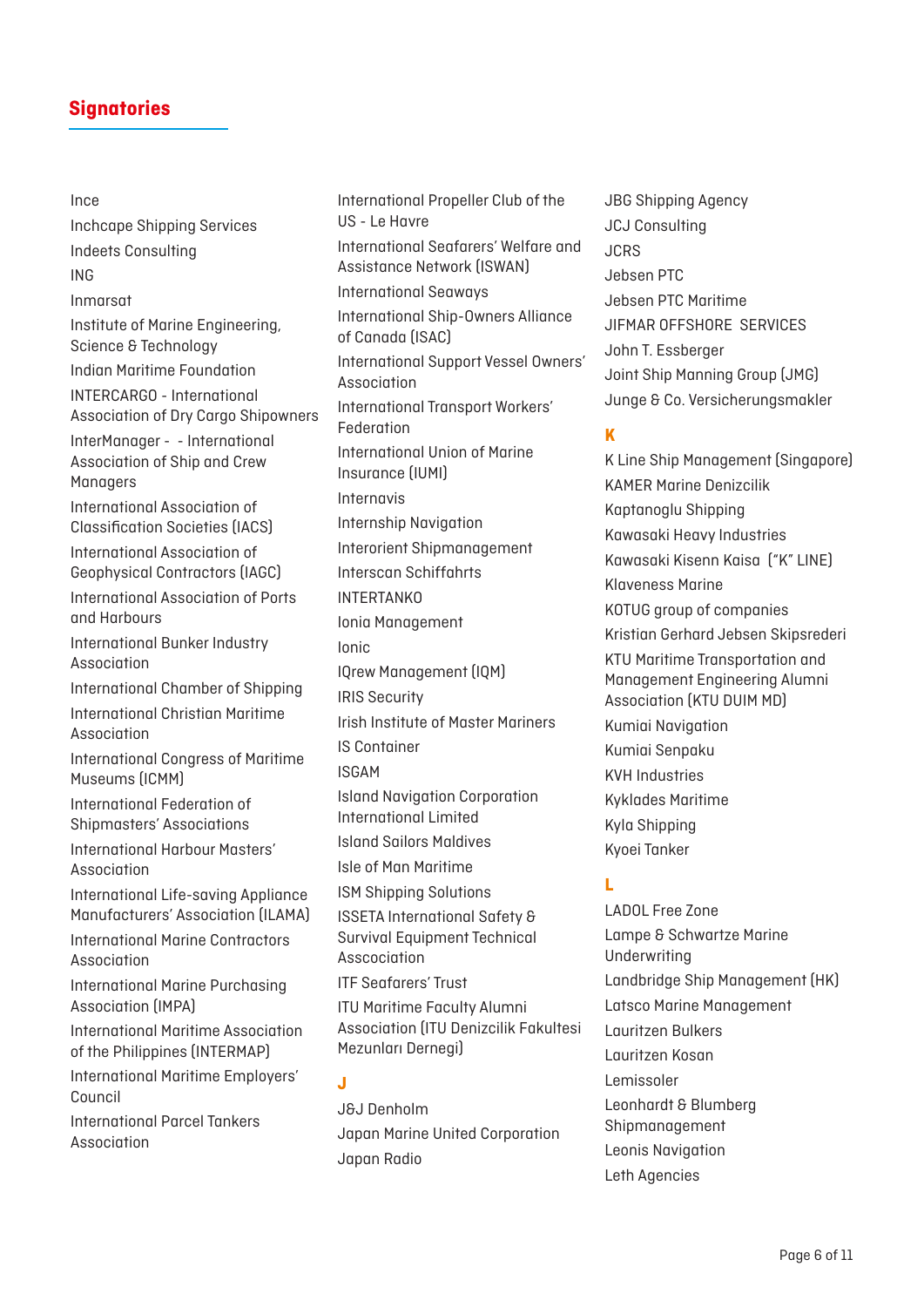Let's Talk Supply Chain Liberian Registry Liberty Blue Shipmanagement Lighthouse Shipmanagement Phils Lindholm Shipping LLC Novikontas Kaliningrad Lloyds' Register Lloyd's Register Foundation Load Line Marine Logbridge (UK Southhampton) Lomar Shipping London Ship Managers Louis Dreyfus Armateurs Louis Dreyfus Company Lubeca Marine Management Lucent Global Ship Services Lydia Mar Shipping Co.

### **M**

M.T. Maritime Management (USA) MAC Equity Maritime Services Mærsk Drilling Maersk Supply Service Mærsk Tankers Maestro Shipmanagement Magsaysay MOL Ship Management Magsaysay People Resources Corporation (MPRC) / Magsaysay Maritime Corporation (MMC) Manabe Zoki Manaco Marine **MarCoPav** Mare Supply & Services Marfin Management Monaco, Managers for Topic Fleet Marin Shipmanagement Marine & Offshore Div., Bureau Veritas Japan Marine Benefits Marine Capital Marine One (Private) Limited

Marine Services Group Marine Tours Marine Transport Workers Trade Union of Ukraine Marine Underwriting Services MARINO Party-List Maritima Maritima Del Estrecho Gib Maritime Association of Shipowners, Shipmanagers & Agents Maritime Industry Australia Maritime Medical Services (Gibraltar) Maritime Museum Rotterdam Maritime Safety Queensland Maritime Trainer Marlow Navigation Marsh Marshal Ship Management Martracon Group MarTrust Corporation MarynarzSwiata.pl - The Polish Seafarer Blog MasOceans Mastermind Shipmanagement Mastership (MASTER MARITIME AGENCIES) Matrix Ship Management MCC Maritime Competence Center McNeal Law Firm HURTWORKINGOFFSHORE.com Medsea Melbourne Maritime Heritage Network Memisoglu Kurun Law Firm Mental Health Support Solutions Merchant Navy Welfare Board Mertech Marine Metrostar Management MF Shipping Group MH Bland Group Michele Bottiglieri Armatore

Milaha Ministry to Seafarers Vancouver MINSHIP Shipmanagement Mintra MISC Group comprising MISC Bhd, AET and Eaglestar Marine Holdings (L) Mitsubishi Ore Transport Mitsubishi Shipbuilding Mitsui E&S Shipbuilding Company Mitsui O.S.K. Lines MK Centennial Maritime (Netherlands) MK Centennial Maritime (Singapore) MM Marine MMA Offshore Limited **MMSL** MOL LNG Transport MOL LNG Transport (Europe) MOL LNG Transport (Asia) MOL Ship Management MOL Ship Management (S) MOL Tankship Management Mondiale VGL MPC Container Ships MR Marine Group MRM Philippines MSC Crewing Services Philippines MSC Mediterranean Shipping Company MSea Management MTM Ship Management Multiport Ship Agency Network Munich Re Syndicate MURELOIL

### **N**

Naftomar Shipping and Trading Nagasaki Sempaku Sobi Nakakita Seisakusho Namura Shipbuilding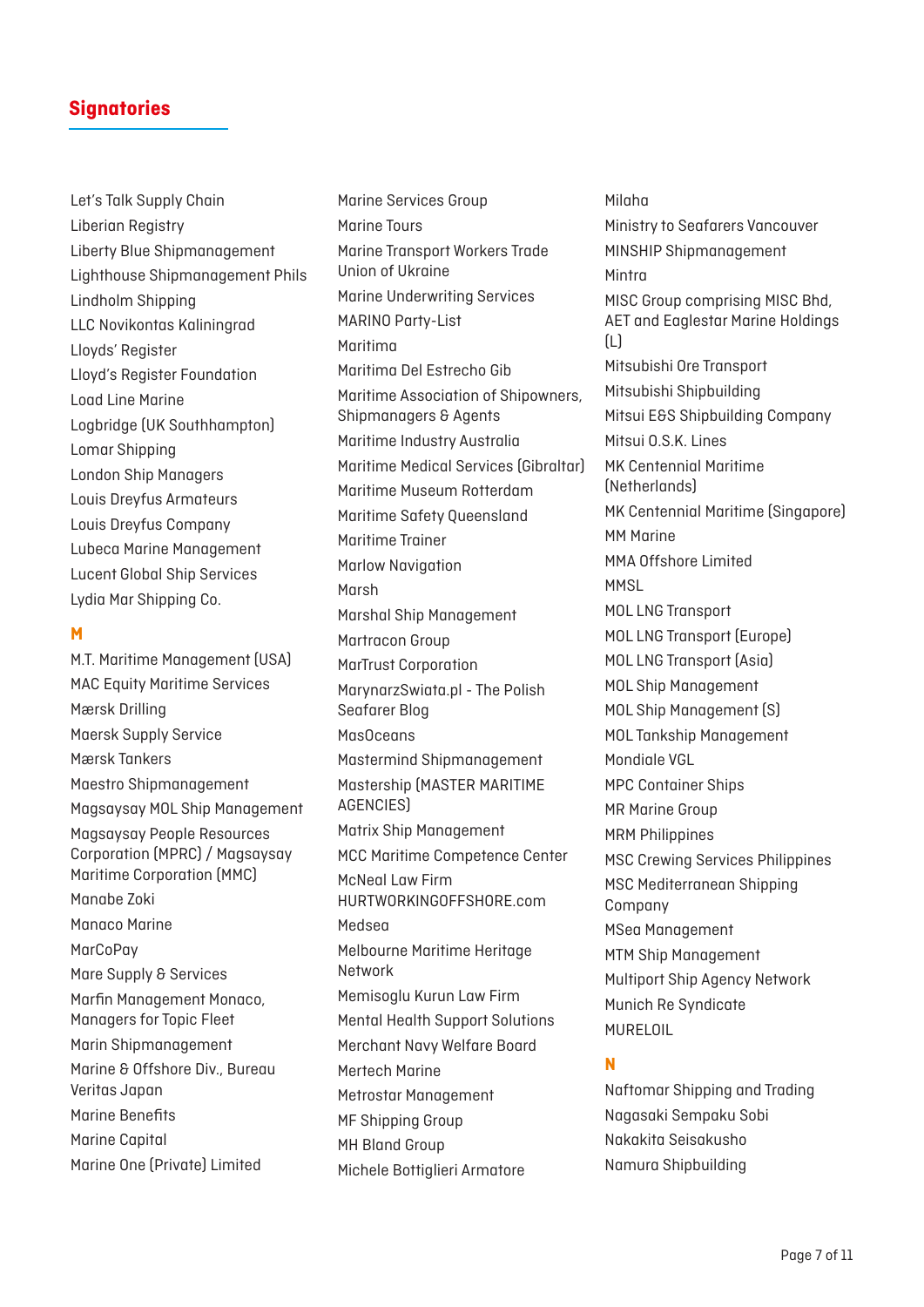National Maritime Museum, Greenwich Nautilus Labs Naviera Ultranav Navig8 Chemical Tankers Navigator Gas Neda Maritime Agency Neptune Dry Management Neptune Lines Shipping & Managing Enterprises NET Ship Management Netvision Nihon Shipyard Niovis Shipping Nippon Kaiji Kyokai (ClassNK) Nippon Pusnes Nissen Kaiun Nitta Kisen Kaisha Norbulk Shipping UK Norden Nordic Bulk Carriers Nordic Hamburg Shipmanagement Nordic P&I Group Norse Shipholding Norstar Ship Management North American Maritime Ministry Association Northern Lighthouse Board Norwegian Coastal Shipowners Northern Marine Group Northern Shipping Fund Management Norwegian Shipowners' Association Nova Marine Carriers NRP Finans NRP Maritime Asset Management NSB Group NYK Bulk & Projects Carriers NYK Bulkship (Asia) NYK Bulkship (ATLANTIC)

NYK Bulkship (Korea) NYK Cruises NYK Energy Transport (Atlantic) NYK Energy Transport (USA) NYK FIL Maritime E-Training NYK Line NYK LNG Shipmanagement (UK) NYK LNG Shipmanagement NYK Shipmanagement NYK-FIL Ship Management NYK-TDG Maritime Academy

#### **O**

OBT Shipping Group Ocean Networks Express Ocean Technologies Group Oceanwide Expeditions Odfjell SE Offshore & Specialist Ships Australia Olympic Shipping & Management OMA Group West Africa Oman Shipping Company OMS Group OneLearn Global Limited Orange Marine Orient Overseas Container Line ORION Reederei Ortaköy Maritime Alumni Association Oshima Shipbuilding Osiris Consultants Oskar Wehr KG OSM Maritime OSPR - The Offshore Safe Professionals Register

### **P**

P&O Maritime Logistics Pacific Basin Shipping Pacific Carriers Limited PACIFIC GAS Pacific International Lines Panama Maritime Authority Pangaea Logistics Solutions Paul Ridgway Maritime Information Service Practitioner Penascop Group Petredec PetroStrat Philippine Association of Manning Agencies and Ship Managers (PAMAS) Philippine Transmarine Carriers Philippine-Japan Manning Consultative Council (PJMCC) Phoenix Shipping Group Pleiades Shipping Agents Pole Star Polski Zwiazek Przedsiebiorcow Zeglugowych (Polish Shipping Companies Association) Ponant Port Arthur International Seafarers' Center Ports Australia POSH Fleet Services POSH Saudi Potentia Unleash The Power of People Precious Shipping PCL PREVENTION at Sea Prime's Bunkersplus Services probunkers Project Cargo Weekly Promar Promare | Rabb Carvalho Advogados PROPEL Social PSA International Purus Marine

### **Q**

Q88 Qatar Gas Transport (Nakilat) Quantica Agency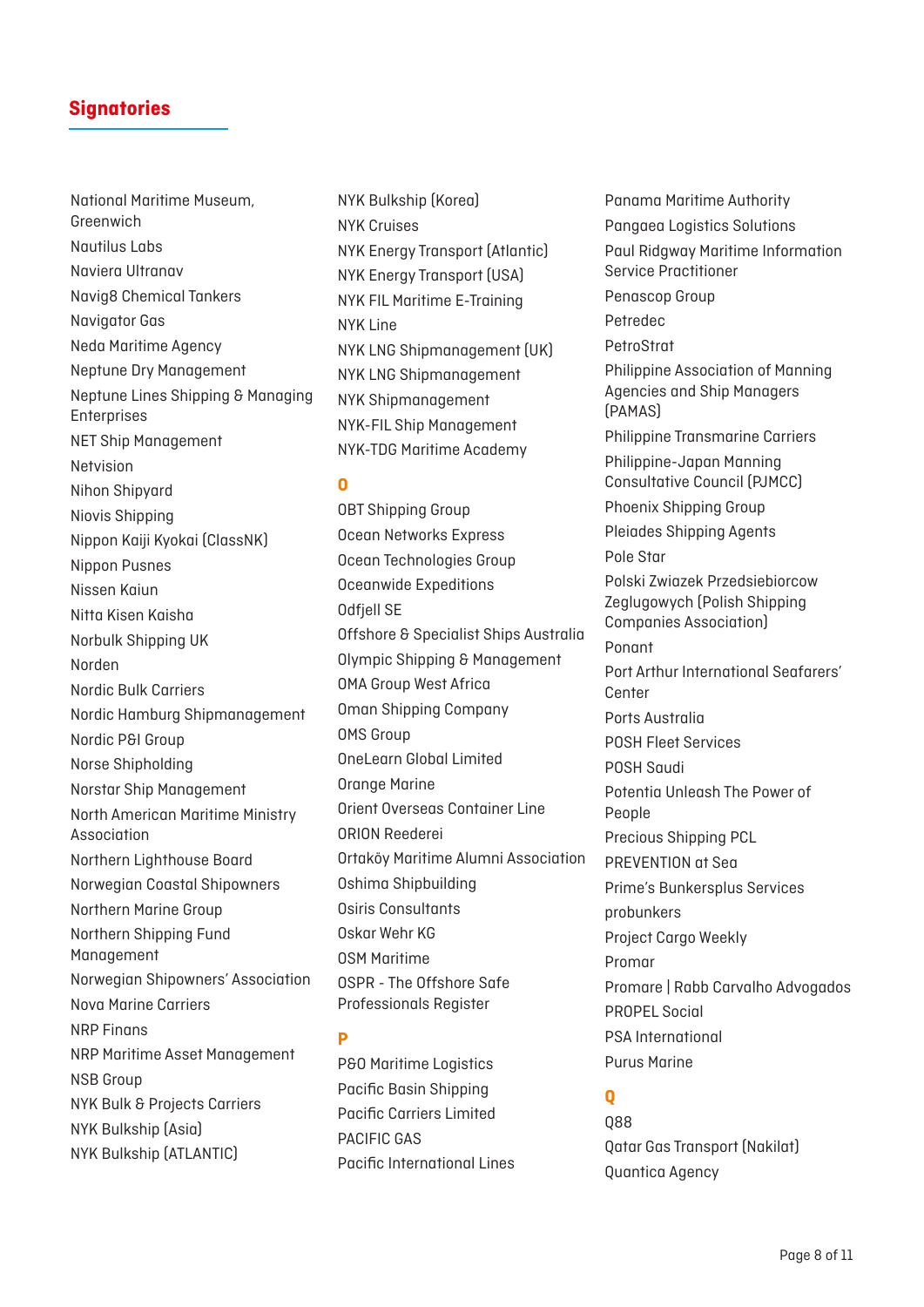Queensway Navigation Queensway Services Qwest Maritime

#### **R**

Red Sea Marine Services Rederiet Stenersen Reederei Bernd Sibum Reederei Hamburger Lloyd "Reederei Nord Shipmanagement on behalf of REEDEREI NORD Group" Reederei Zurich Republic of the Marshall Islands Maritime Administrator Ridgebury Tankers RightShip Rio Tinto RISK4SEA Rocktree Logistics Roll Group Royal Association of Netherlands Shipowners (KVNR)

#### **S**

S5 Agency World Safe Bulkers Safe Bulkers Management Safebridge Safety Management Overseas SAFETY4SEA Saga Shipholding (Norway) Saga Welco Sailors' Society Samba Shipping Samudera Indonesia Santoku Senpaku Sarikaya + Sahin Law Firm Scalabrini Center for People on the Move Scalabrini Development Office

Scalabrini International Migration Network (SIMN) Scorpio SE "Ukrainian Sea Ports Authority" Sea Culture Association of Turkey Sea Globe Management & Trading Sea Trade Holdings Sea Wellbeing Sea World Management & Trading Seacor Marine Seafarers' House Seafarers Trade Union Organization/ OMK NSZZ Solidarnosc Seafarers UK Seamar Management Seamen's Church Institute Seanergy Searock Marine Insurance Brokers Sea-Side Shipping Agency Brazil Seaspan Ship Management SeaTankers Services (UK) Seaways Psychology Services Senator Crewing (Manila) SFG Engineering Services SFL Corporation Shell Shipping & Maritime Shin Kurushima Dockyard Shinko Shinkoh Shinyang NF Shipping ShipMed Medical Services ShipMoney ShipParts.com Shipping Australia Shipping Professional Network in Hamburg Shipz Shunzan Kaiun SimaMarine (India) Singhai Marine Services (Shanghai)

Sirius Ship Management Sitara Shipping Skuld SKV Group SMT Shipping Poland **SOCATRA** Sogestran Shipping Solstad Offshore Someca Transport Sonangol Marine Services Songa Container Songa Shipmanagement South Trade Shipmanagement South32 Southfield Agencies SouthPoint Ship Management Sovcomflot SphereMD SQE MARINE ST Engineering iDirect Star Bulk Carriers Corp. Stealth Maritime Stella Maris Stella Maris - Arica, Chile Stella Maris - Australia Stella Maris - Cape Town Stella Maris - Catholic Diocese of Beaumont, Texas USA Stella Maris - Manila Stella Maris Brasil - Tiplam Santos Stella Maris Kaohsiung STELLA MARIS Rio de Janeiro Stella Maris Scalabrinian Network Stella Maris/ Apostolatus Maris, Montevideo Stena Bulk Stena Shipping and Ferries Stichting Pastoraat Werkers Overzee Stewart World Port Stolt Tankers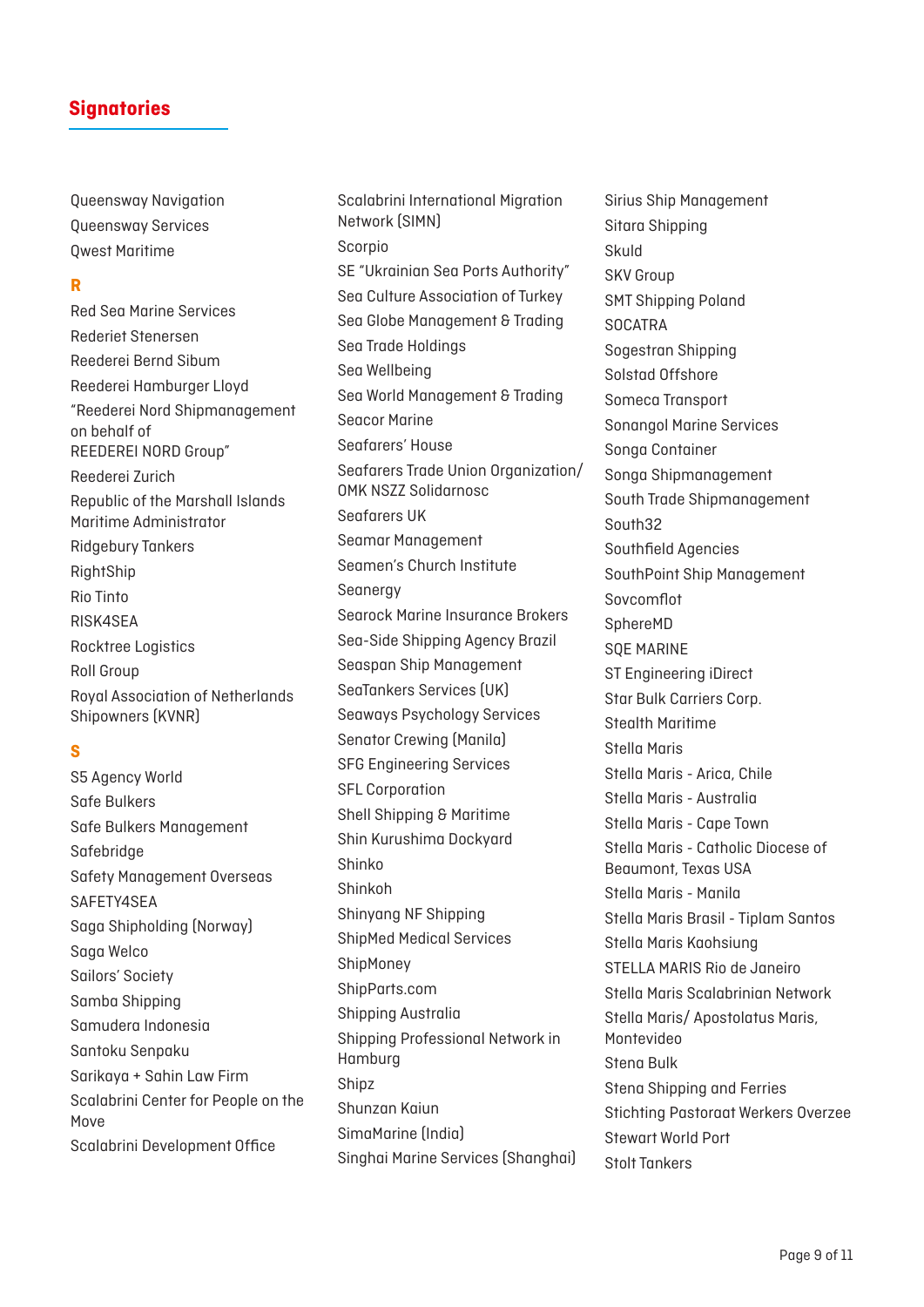# **StratumFive** Subsea Global Solutions Suisse-Atlantique Sun Enterprises Sunrui Marine Environment Engineering Sunship Schiffahrtskontor Sustainable Shipping Initiative Swire Pacific Offshore Swire Shipping Swiss Ocean Yacht Management Swiss Re Corporate Solutions Swiss Shipowners Association Synergy Marine Group

### **T**

Tagashira Kaiun Taiheiyo Kisen Kaisa Taihua Ship Management TAIKO KIKAI INDUSTRIES Tamar Ship Management Ta-Na Crew Manning Agency Tankerska plovidba Tata NYK Shipping Taylor Maritime (HK) TCC Group Team Tankers International TechnipFMC - OneFleet Technomar Shipping Teekay Group The China Navigation Company The College Clinic The Council of American Master Mariners The CSL Group The Dow Chemical Company The International Propeller Club of the United States, Port of Piraeus The Marcura Group The Merchant Navy Association

The Mission to Seafarers The Nautical Institute The Nautical Institute - US Gulf Branch The Nautical Institute of Ukraine The Naval Connection The Nordic Association of Marine Insurers (Cefor) The Shipping Corporation of India The Shipping Professional Network London The Standard Club Thomas Miller Holdings **Tidewater** Tilla Technologies Titanic Society of Atlantic Canada TMS Technical Marine Solutions TMS-Hamburg Technical Marine Services Thome Group Tohmei Shipping Tokyo Keiki Inc. Marine Systems Company Tomini Shipping Torm Tortoise Engineering Torvald Klaveness Total Marine Solutions Tototheo Maritime **Trafigura** Trans KA Tanker Transatlantica Afretamentos e Serviços Maritimos Trans-Global Maritime Agency Transmed Maritime Limited Transmed Shipping Co. Ltd. Transocean Shipmanagement (Phils) Transportation Institute TriNøden Marine Tsakos Shipping and Trading

Tsavliris Alexander G. & Sons Maritime Company Tsuneishi shipbuilding Tufton Turk P&I Sigorta Turkish Chamber of Shipping Turkish Maritime Federation Turkish Maritime Pilots' Association (TUMPA) Turkish Ocean-going Masters' Association Turkish Shipowners' Association Türkiye Denizciler Sendikası (Seafarers' Union of Turkey)

### **U**

U Ming Marine Transport UK Chamber of Shipping UK Club Ultranav Uni- Tankers Unibaltic Shipping Unicrew Management Unifeeder Unilever Unisea Philippines Unisea Shipping Uniteam Marine Limited United European Car Carriers United Offshore Support Unitized Ocean Transport Limited Unix Line Ushio Reinetsu Utkilen Uvea Marine Services

### **V**

V. Group Vale Van Ameyde McAuslands Van Weelde Shipping Group Vanmar Shipping